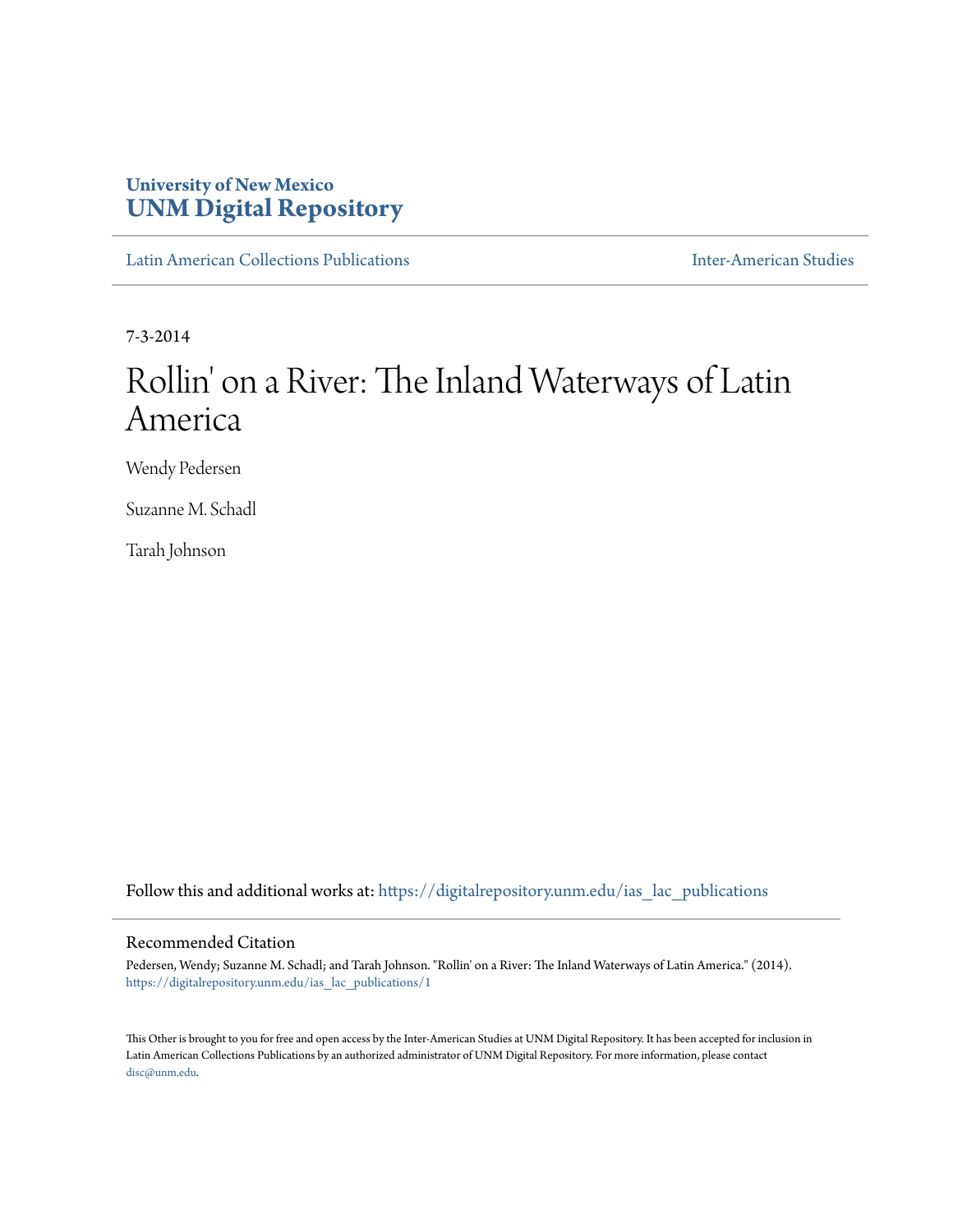### **Title: Rollin on a River: Traversing the inland waterways of the Americas**

## **Exhibited: November 18, 2008 to January 24, 2009, Herzstein Latin American Reading Room, Zimmerman Library**

### **Curators: Tarah Johnson, Wendy Pedersen & Suzanne Schadl**

**"**If you come down to the river Bet you gonna find some people who live You don't have to worry, 'cause you have no money People on the river are happy to give

Rollin', rollin', rollin' on the river"

One might never expect to find reference to Credence Clearwater Revival or Tina Turner in a library exhibit of Latin American river travel. Then again, who can resist this popular United States recollection of generosity and progress along a great river? Certainly there is something about a river that defies national as well as cultural boundaries. Rivers run through all of these. More importantly, they carry different peoples through, into and away from one another. Rivers, by their very nature, stir and blend elements like no other transnational pathway.

This exhibit is a testament to such confluence. It highlights printed artifacts commonly found in libraries and archives as well as physical objects generally shunned in such places. The elements of culture featured here come from people who describe themselves as German, French, English, American, Hache, Kayabi, Karaja, Karinya and Kagwahiv. The crossings between these cultures in and around Latin American rivers demonstrate multiculturalism too often overlooked in Latin American studies. The artifacts here cross time, space, culture and academic disciplines, offering research and reading materials for just about anyone. The central organizing theme "River" ties it all together.

For centuries, indigenous groups have successfully cultivated, traveled and traded along Latin America's rivers. They have also met their share of outsiders because their water courses also serve as a primary means of transport for Europeans and North Americans traveling through the Americas. Among the published works highlighted in this exhibit are those of French botanist Paul Marcoy, English naturalist Henry Walter Bates and German adventurer Eberhard Graf zu Erbach.

Henry Walter Bates is most famous for his explorations of the Amazon region during the 1850's with Alfred R. Wallace. Their trip, financed by the sale of Amazonian insects and birds to museums and private collectors, revealed almost 8000 new species to European naturalists. Eberhard Graf zu Erbach traveled to Venezuela and along the Orinoco in the 1880s. His romantic account of lands and peoples in the region expressed European cultural superiority, while highlighting conditions and resources for the exploration of important economic markets. Germans established merchant colonies in Venezuela throughout the nineteenth century to export coffee, cacao, indigo, tobacco, cotton, sugar, and later – petroleum. Paul Marcoy offers numerous descriptions of native peoples and their cultural practices. His representations follow